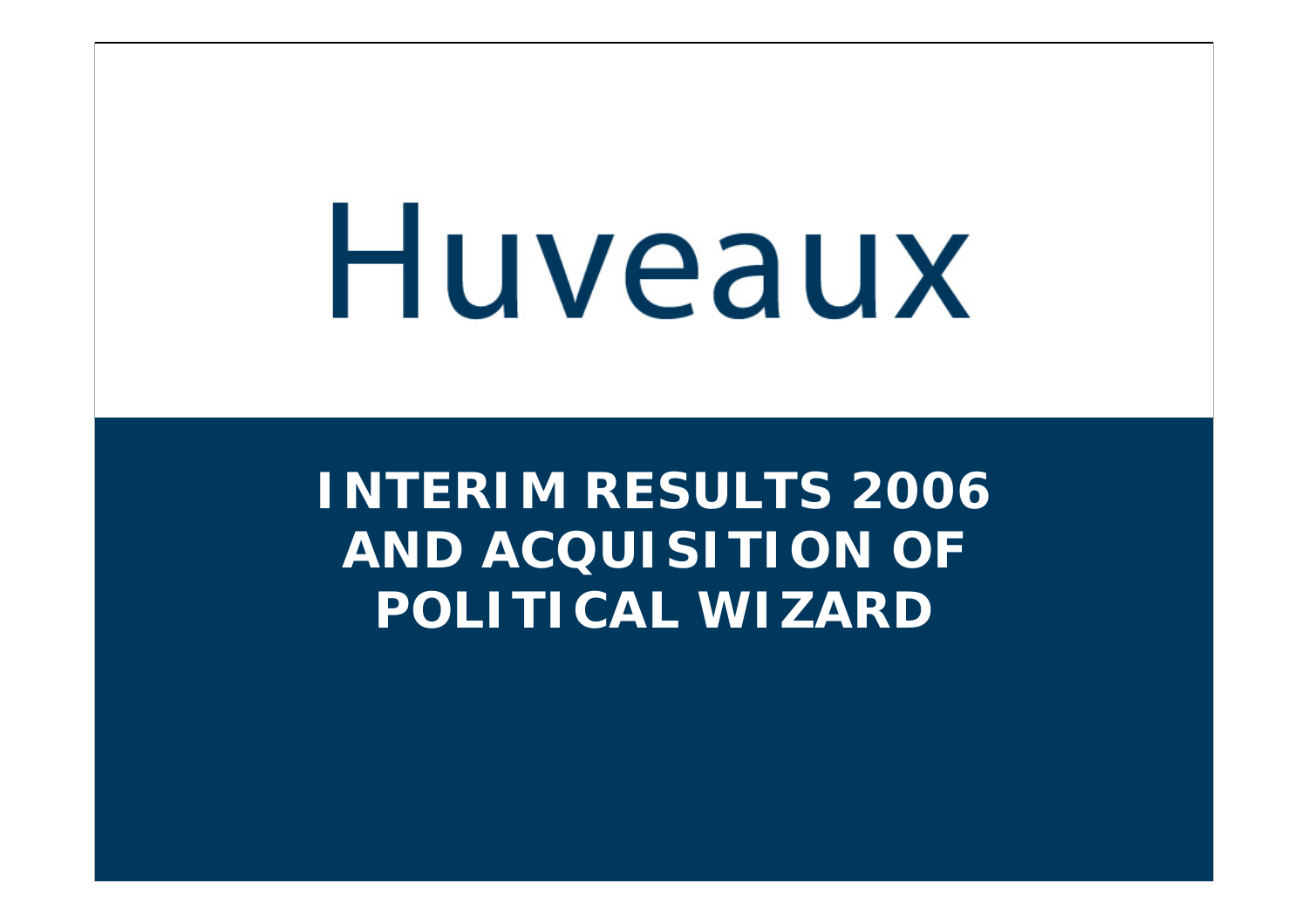#### **Highlights**

- Turnover up 122% to £20.1m
- EPS doubled to 0.68p
- EBITDA up 152% to £1.8m
- Key strategic steps delivered ahead of schedule
- Acquisition of Political Wizard leading online political monitoring business
- Outlook for further strong progress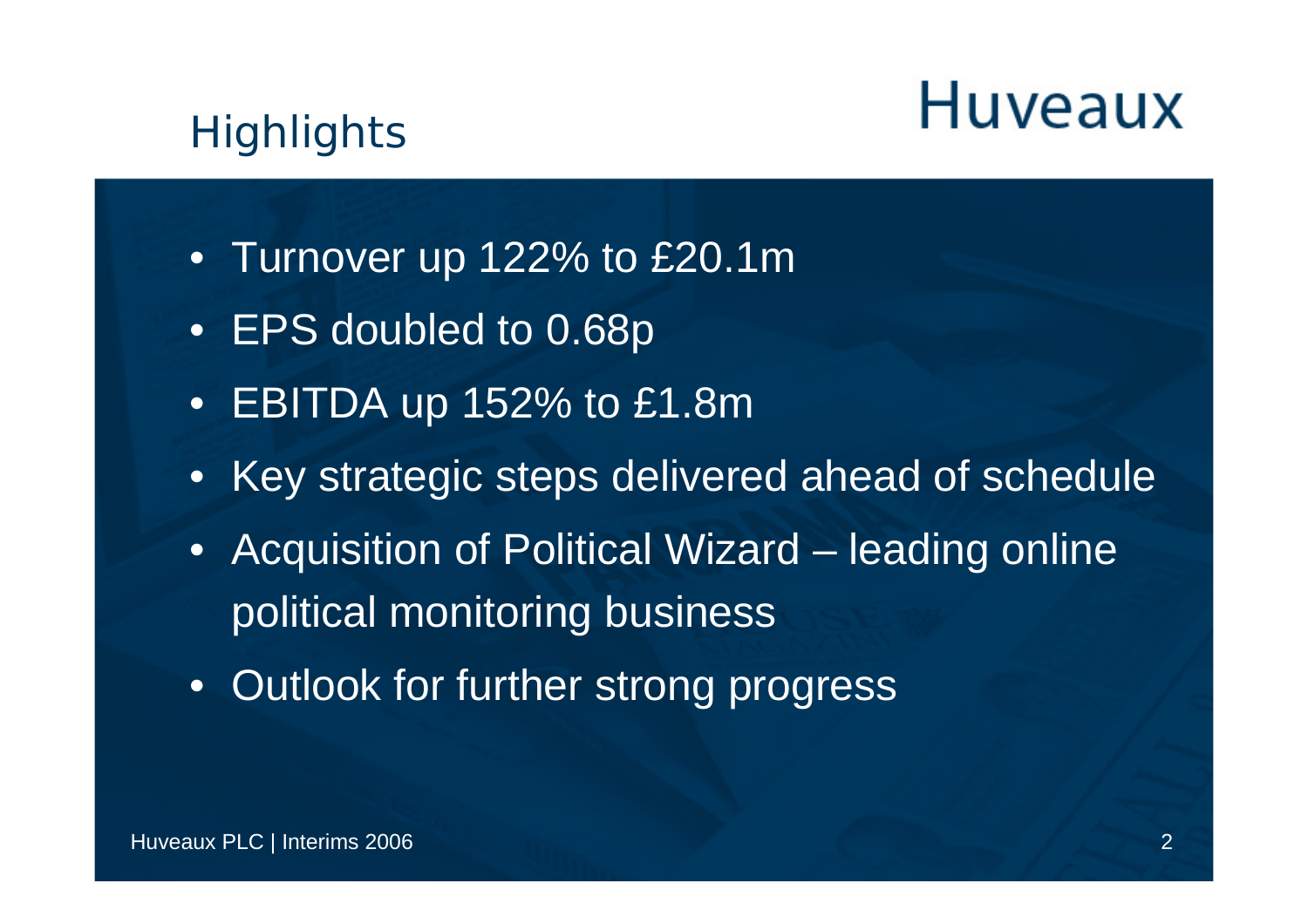**Huveaux** Strategic Progress in 2006

•Epic and JBB Santé fully integrated •Portfolio in Political Division expanded significantly •35 new titles launched by Lonsdale •New revenue streams at Epic •Key strategic CME milestones achieved in France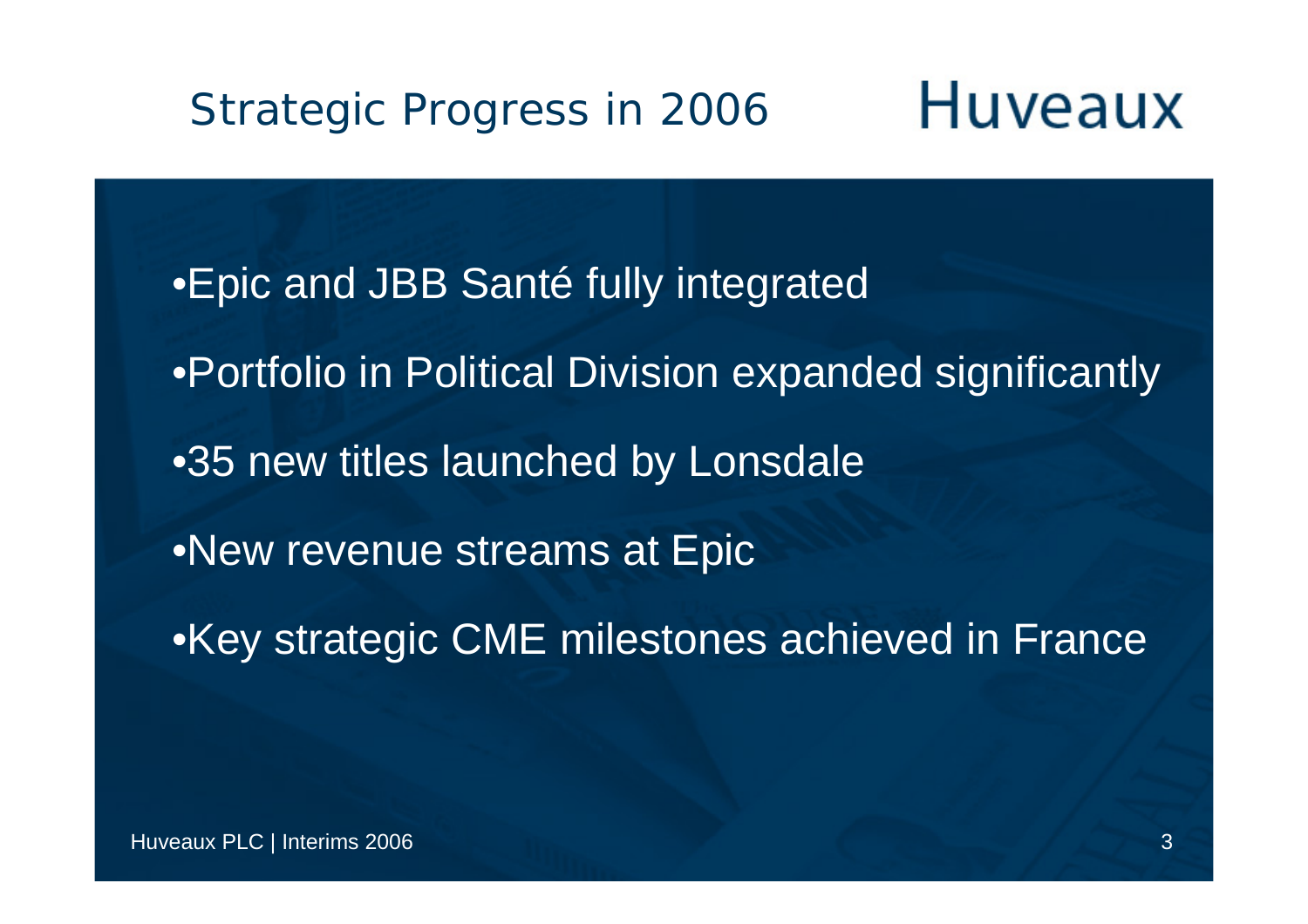#### Results6 Months to 30 June 2006

### **Huveaux**

| £'000                   | 2006   | 2005  |
|-------------------------|--------|-------|
| <b>Turnover</b>         | 20,075 | 9,046 |
| <b>EBITDA</b>           | 1,780  | 707   |
| Pre-tax profit*         | 1,380  | 557   |
| Tax                     | (434)  | (191) |
| <b>Profit after tax</b> | 862    | 366   |
| Adjusted EPS* (pence)   | 0.68   | 0.34  |

Huveaux PLC | Interims 2006 4 \* Before Goodwill amortisation of £84,000 in 2006 (nil 2005)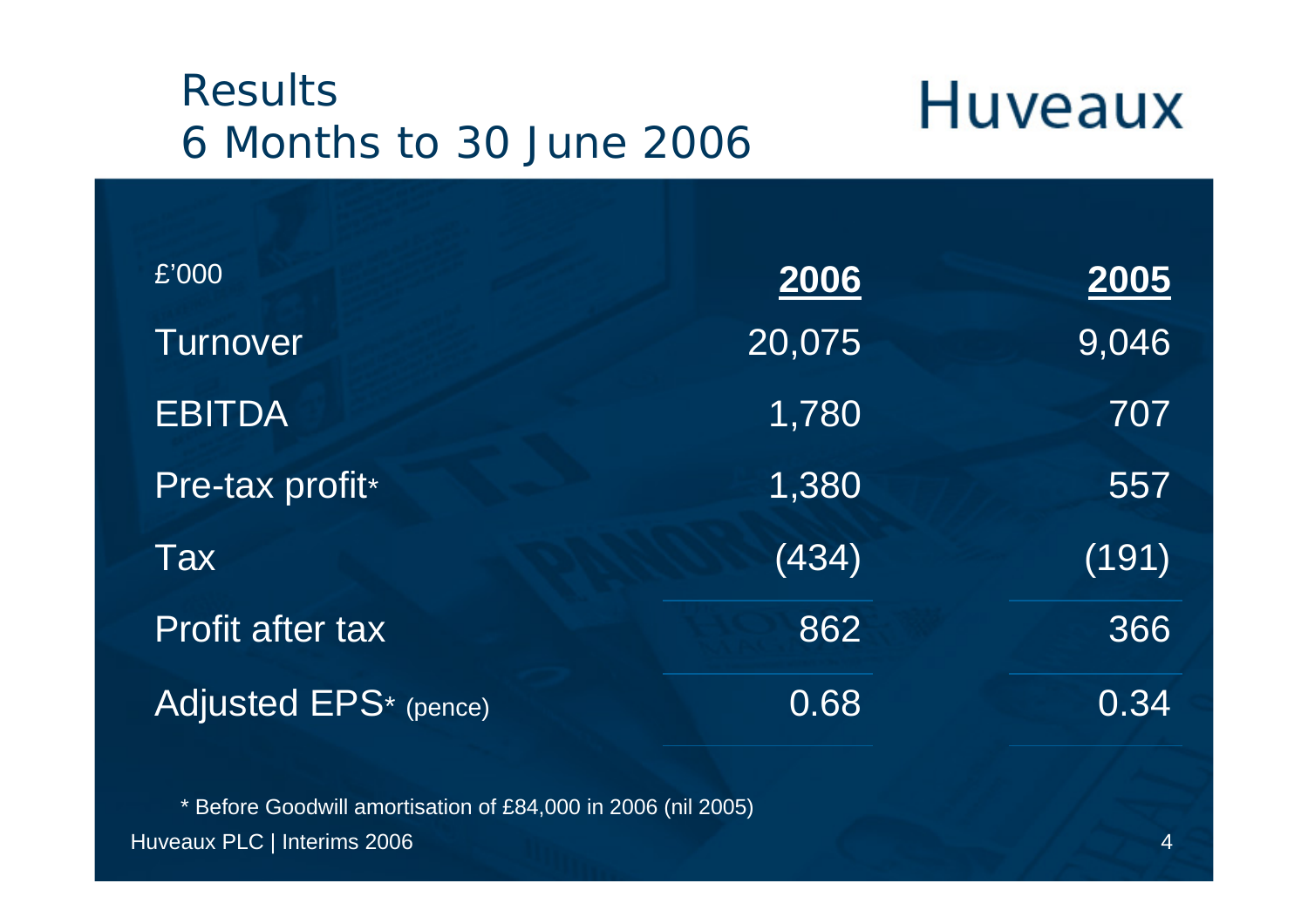#### Revenue by Product

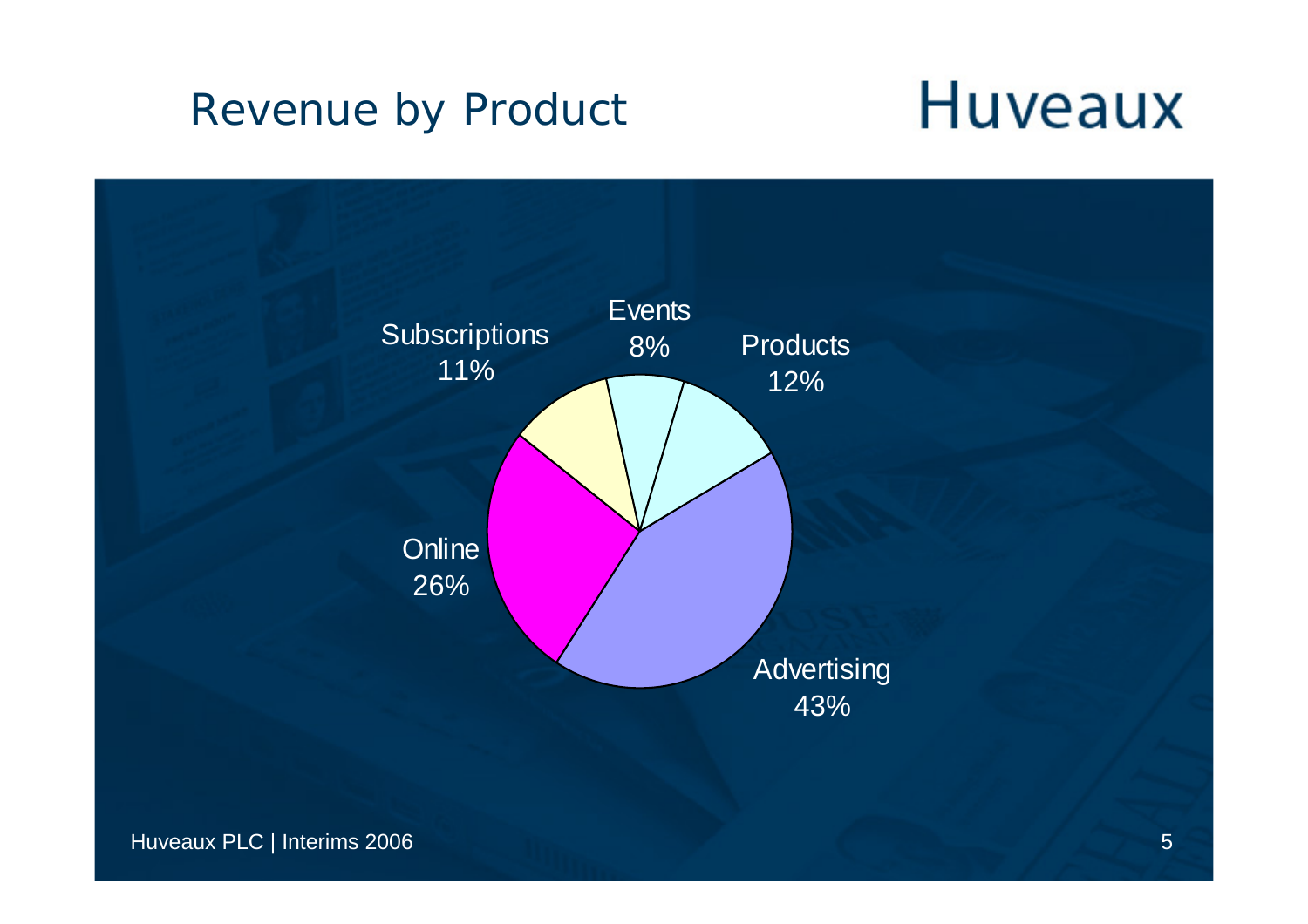#### Revenue by Medium

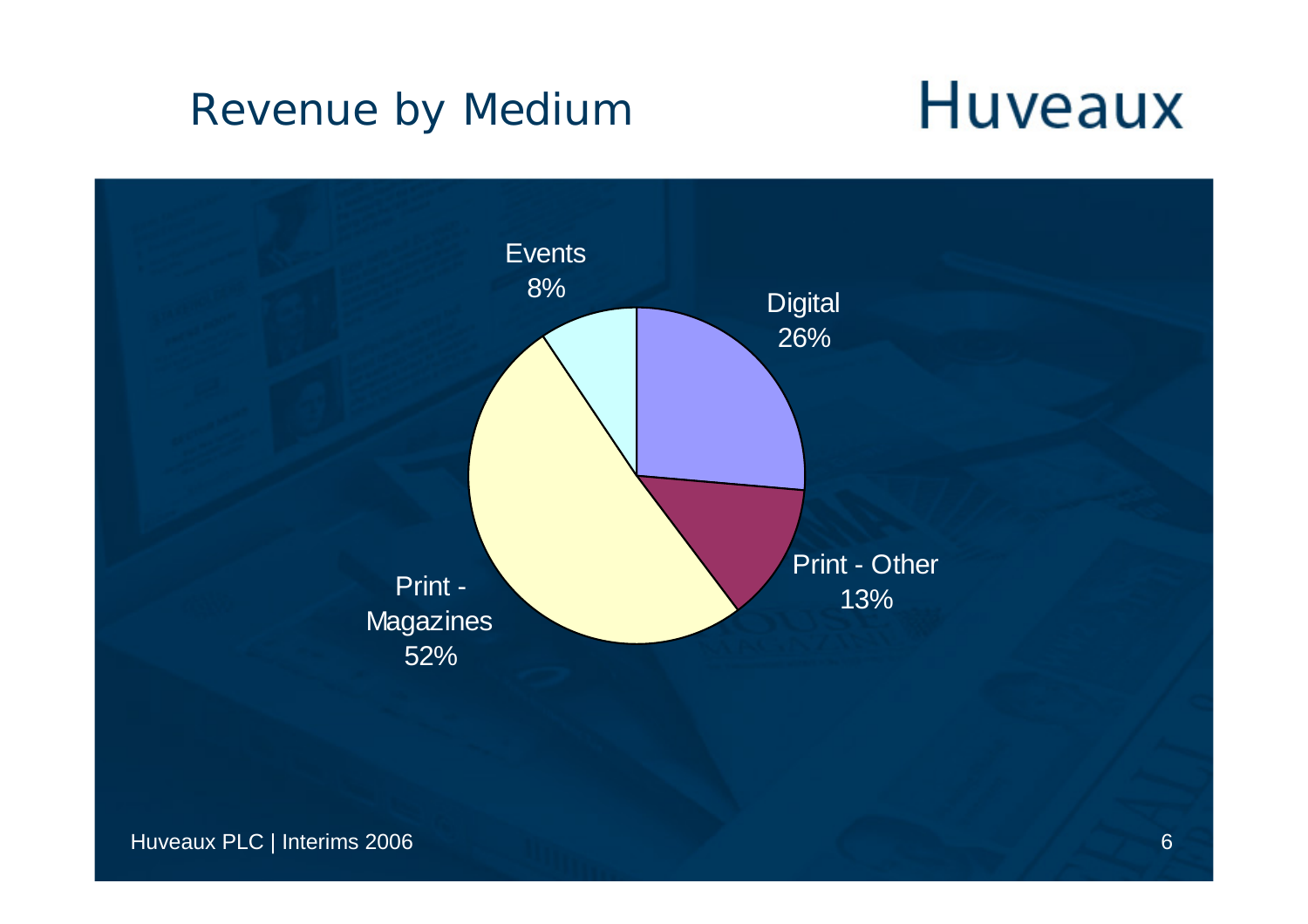#### Cash and Gearing

- Cash position remains strong at over £1m with net debt of £9.3m
- £1.5m dividend paid
- £0.9m of 2005 exceptional items paid
- Gearing still at modest levels 18% pre Political Wizard and 25% after
- Net debt : proforma EBITDA at 2.5x
- Headroom to fund potential acquisitions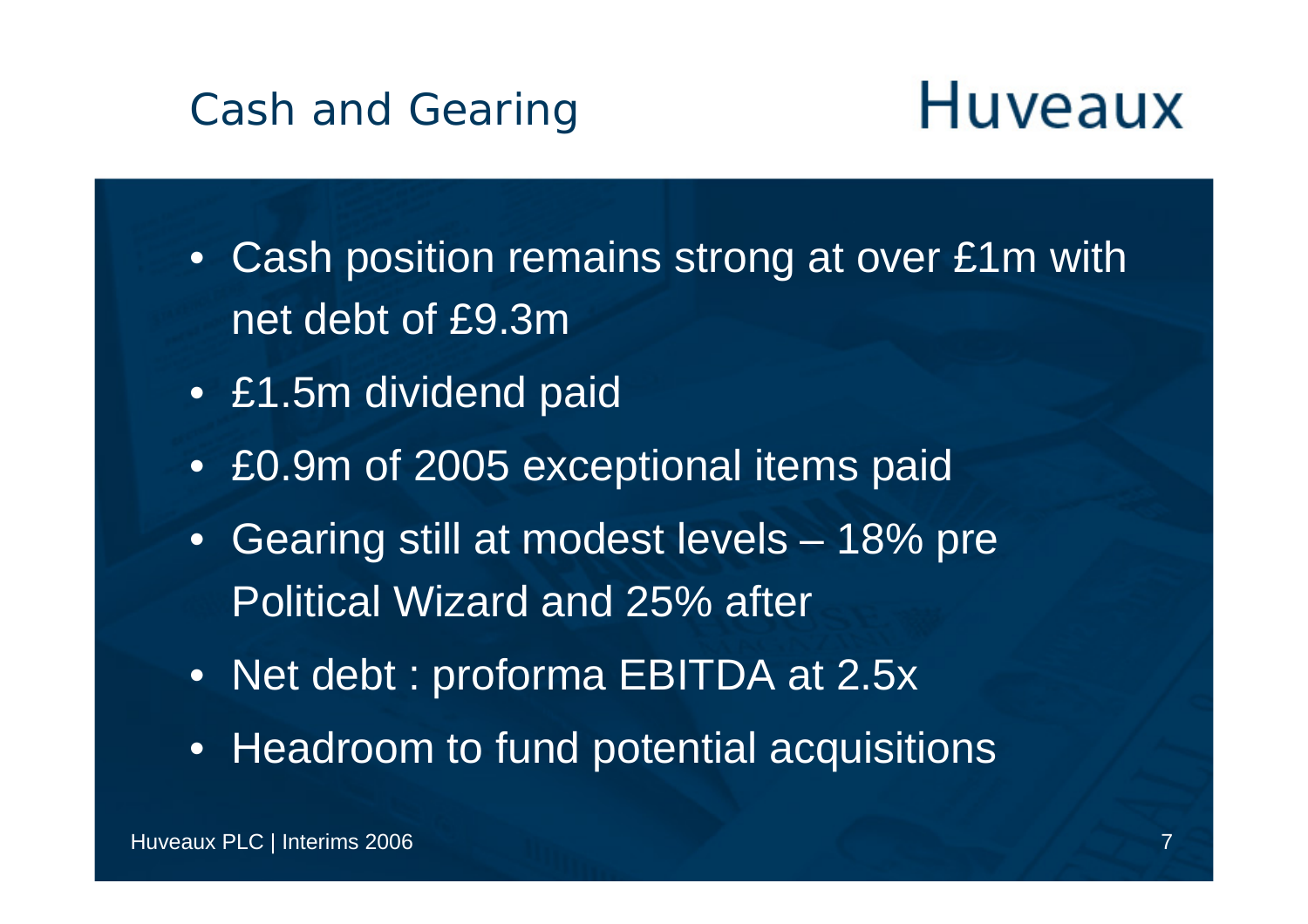

- The Company is adopting EBITDA as the principle measure of profitability
- A reconciliation to operating profit is provided in the interim statement
- Principle reconciling items are:
	- –**Depreciation**
	- Amortisation
	- and the contract of the con-Exceptional items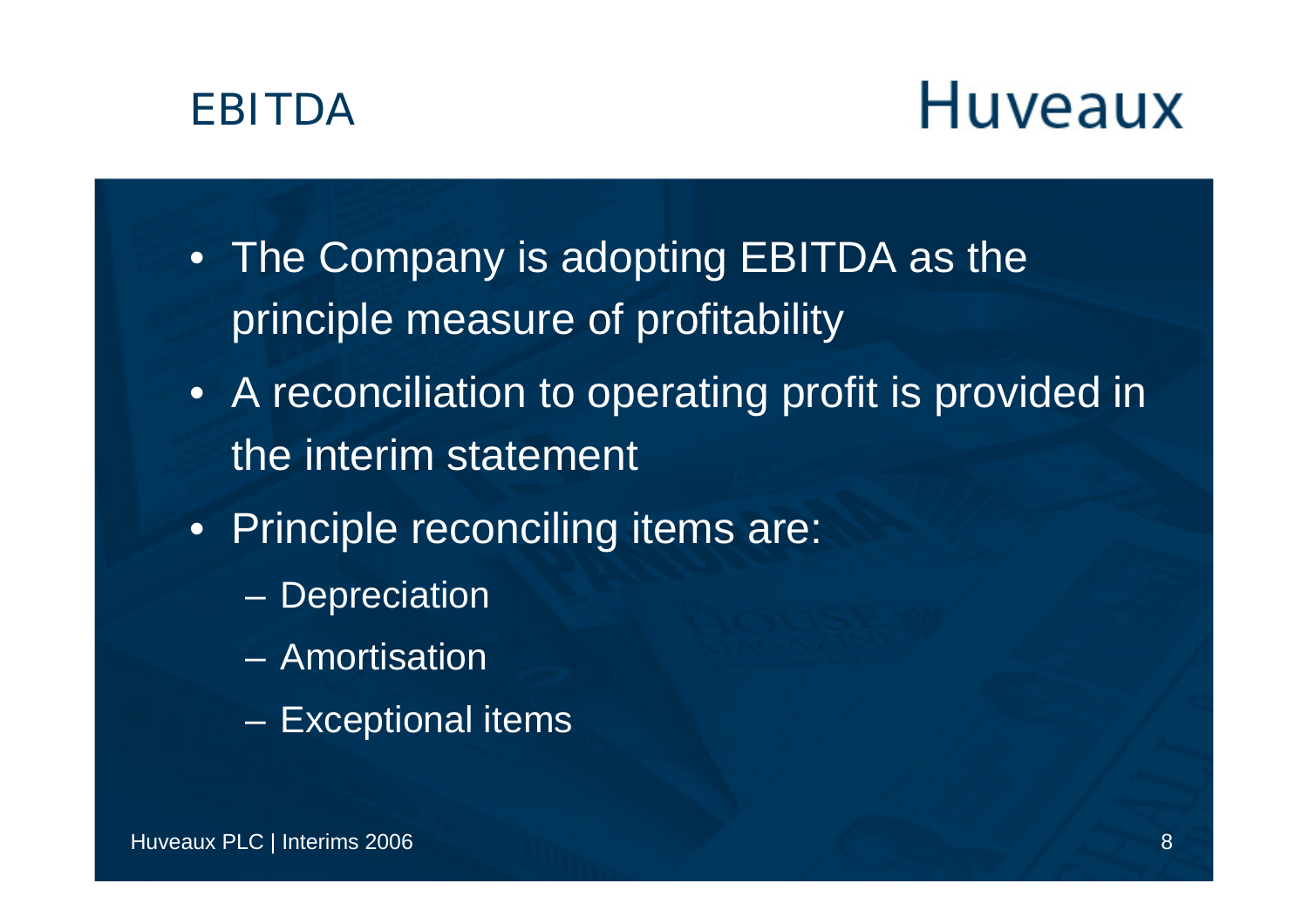#### POLITICAL DIVISION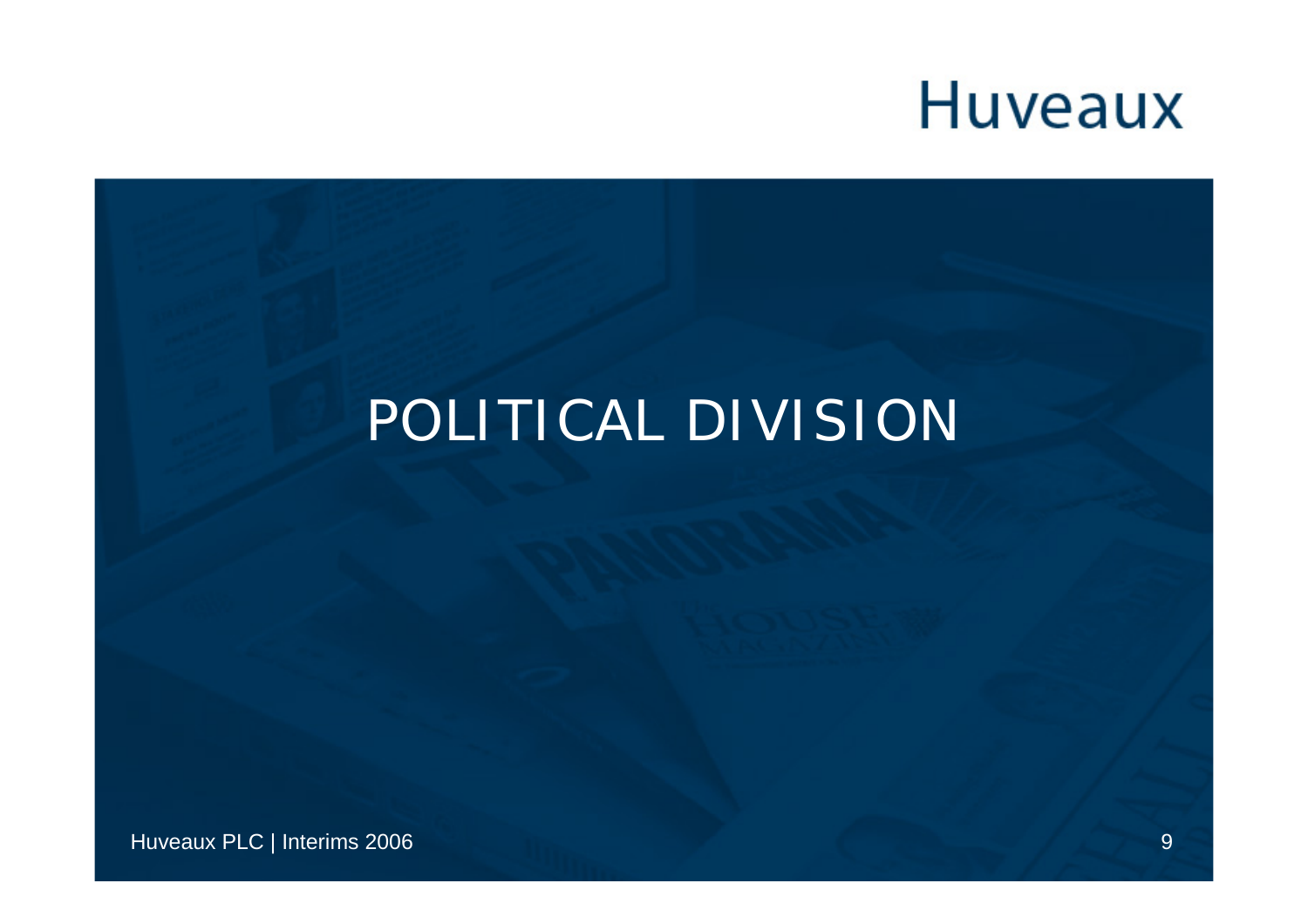#### Political Division

| £'000                    | 2006     | 2005  |  |
|--------------------------|----------|-------|--|
| <b>Original business</b> | 4,112    | 4,127 |  |
| <b>Eurosource</b>        | $\equiv$ | 250   |  |
| <b>Total Sales</b>       | 4,112    | 4,377 |  |
|                          |          |       |  |
| <b>EBITDA</b>            | 435      | 603   |  |
|                          |          |       |  |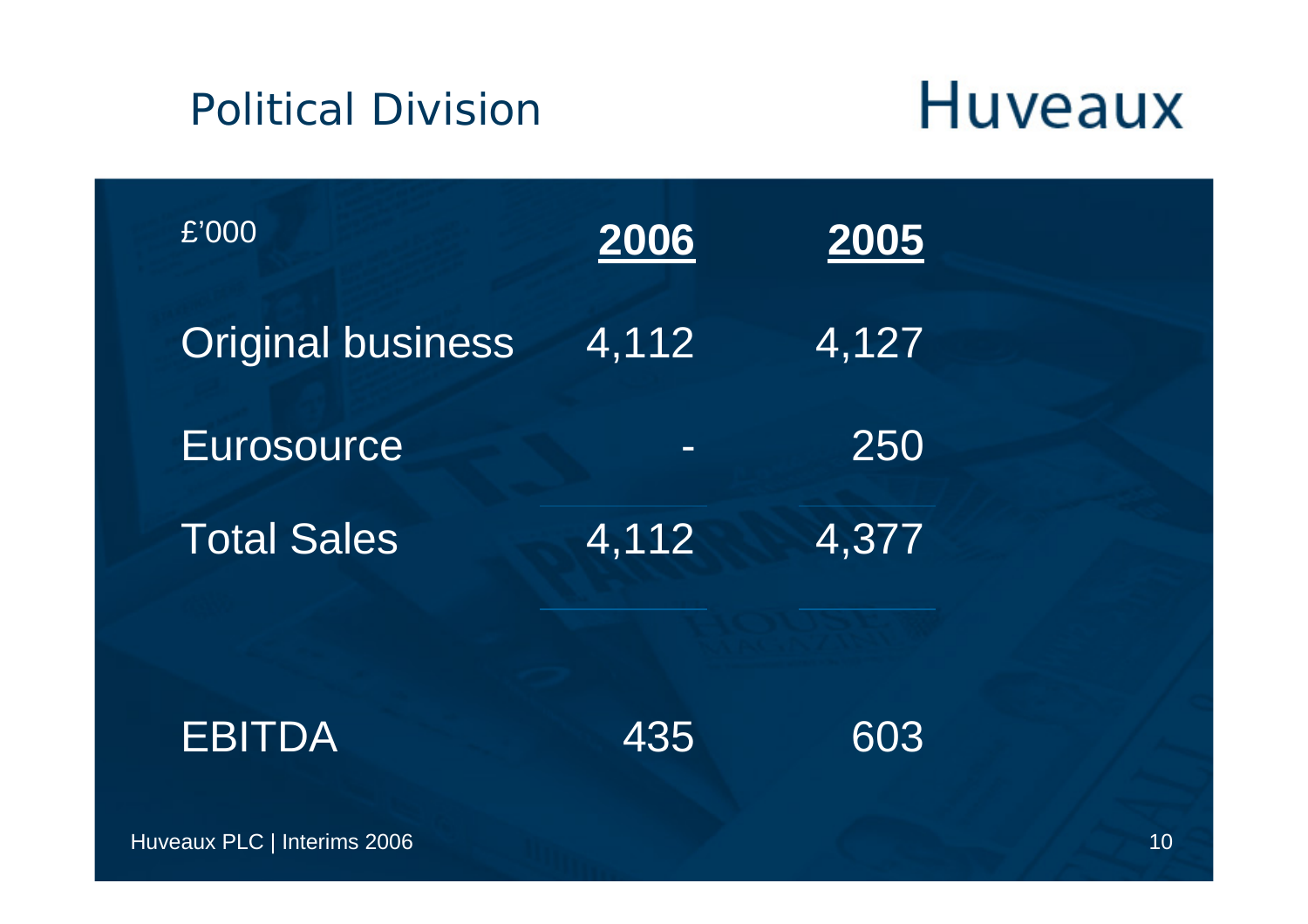#### Political Division

- •Like-for-like revenue maintained following election
- • Record number of product launches:
	- *- Dod's Polling*
	- *- EU Political Monitoring*
	- *- The Parliament Regional Review*
	- *Vacher's Parliamentary Profiles*
	- *- Dod's Westminster Contacts*
	- *- Who's Who in Public Affairs*
	- *- Civil Service portal (in development)*
- •Foundation for significant revenue and profit growth for full year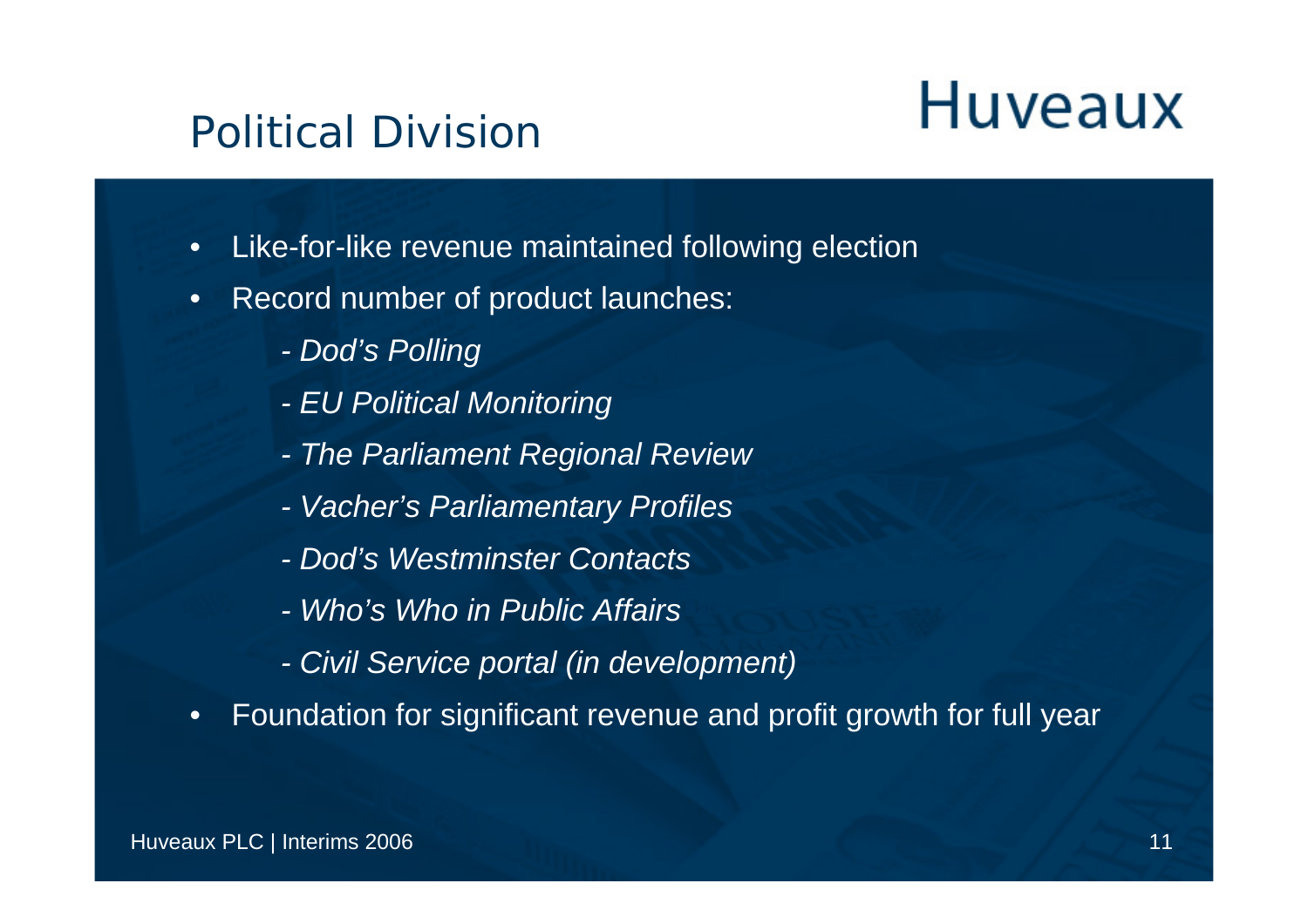#### **LEARNING DIVISION**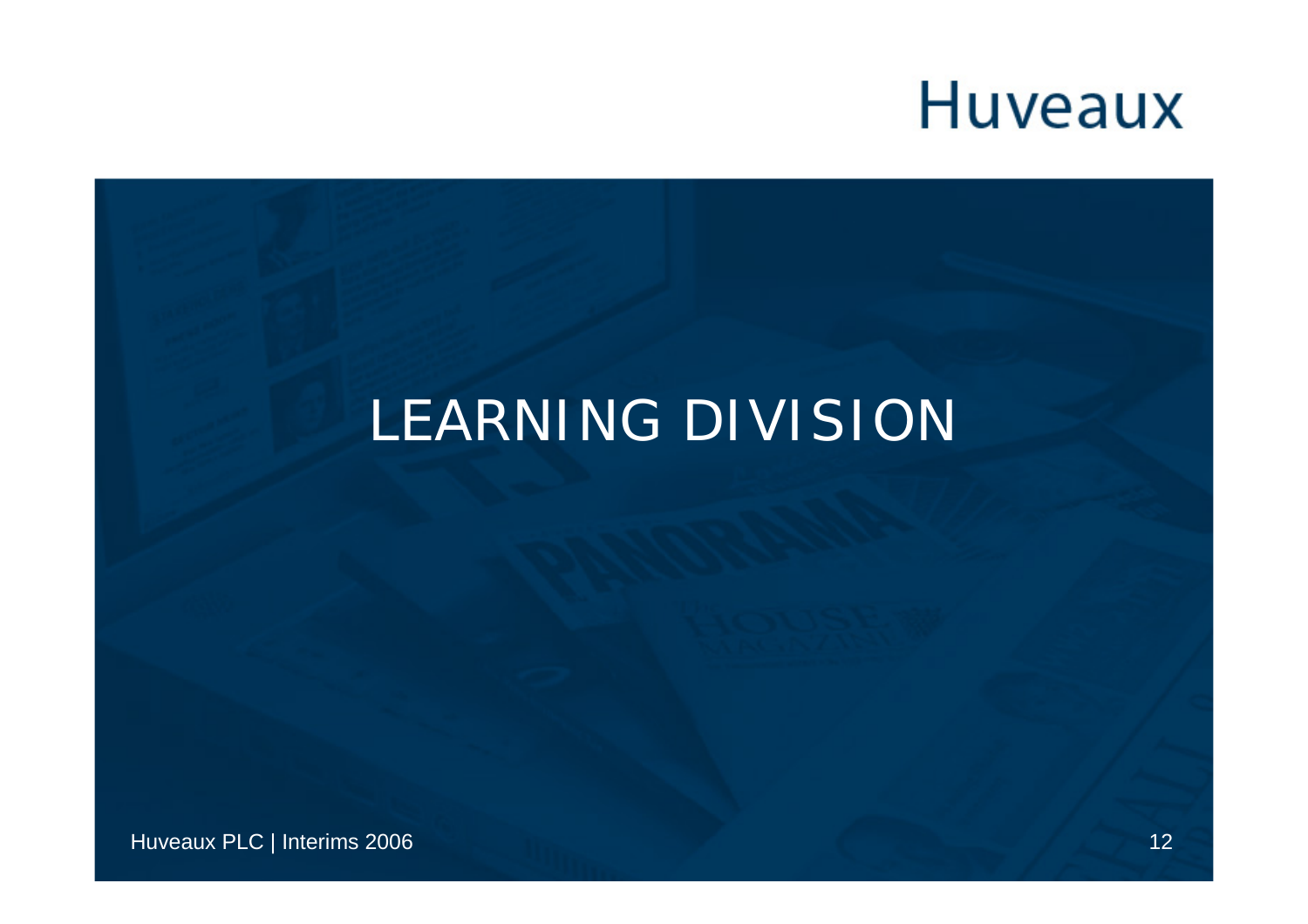## **Huveaux** Learning Division £'000 **20062005** Turnover 7,800 3,912 **EBITDA**  1,325 807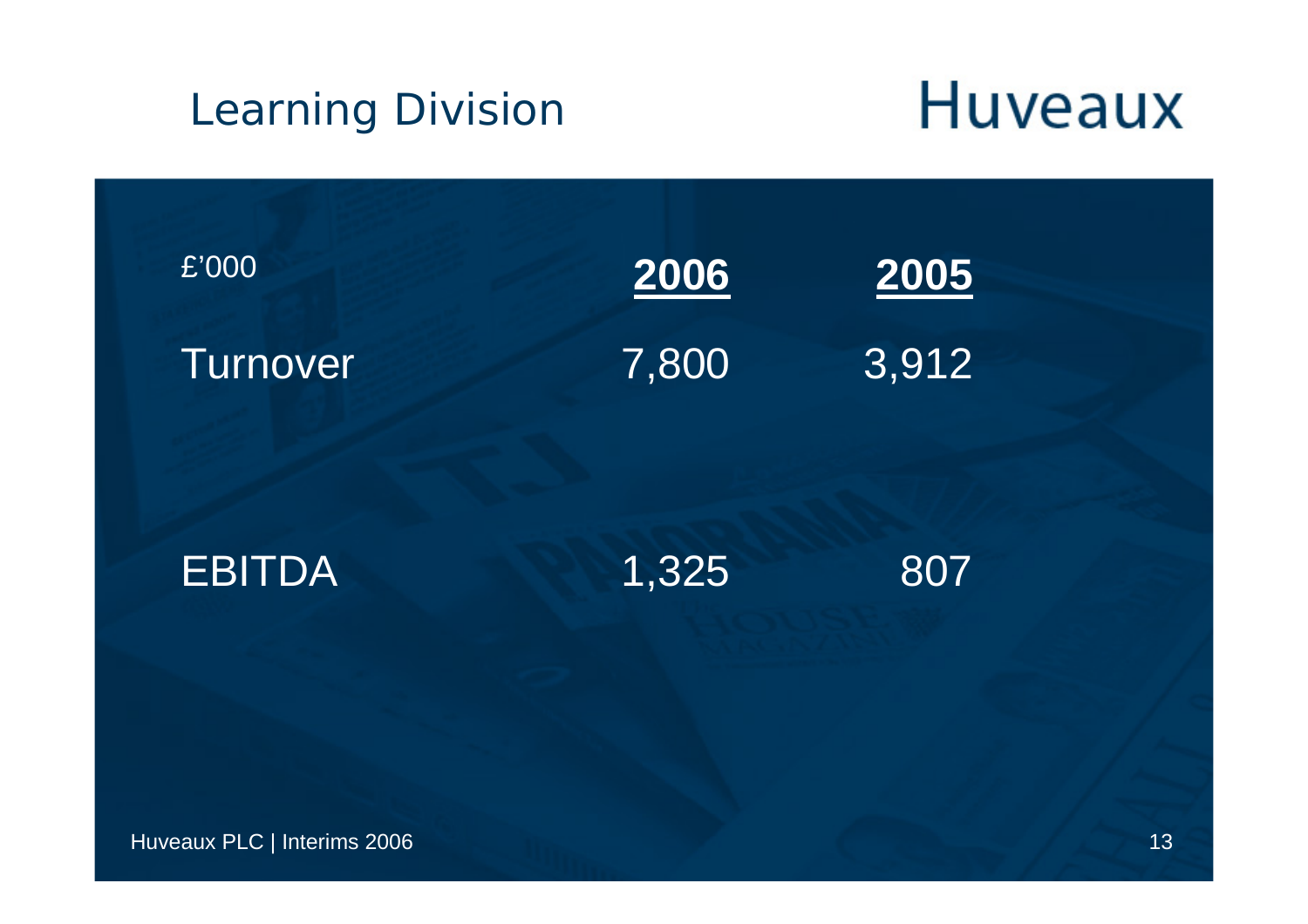#### Learning Division - Epic

- Retention of existing client base
- New blue chip corporate customers
- Largest ever contract won
- *Epic Professional* launched
- $\bullet$  Contract for e-learning in France won with JBB (Cancer Research)
- JV to produce CME e-learning products
- •Learning Service Provider contract won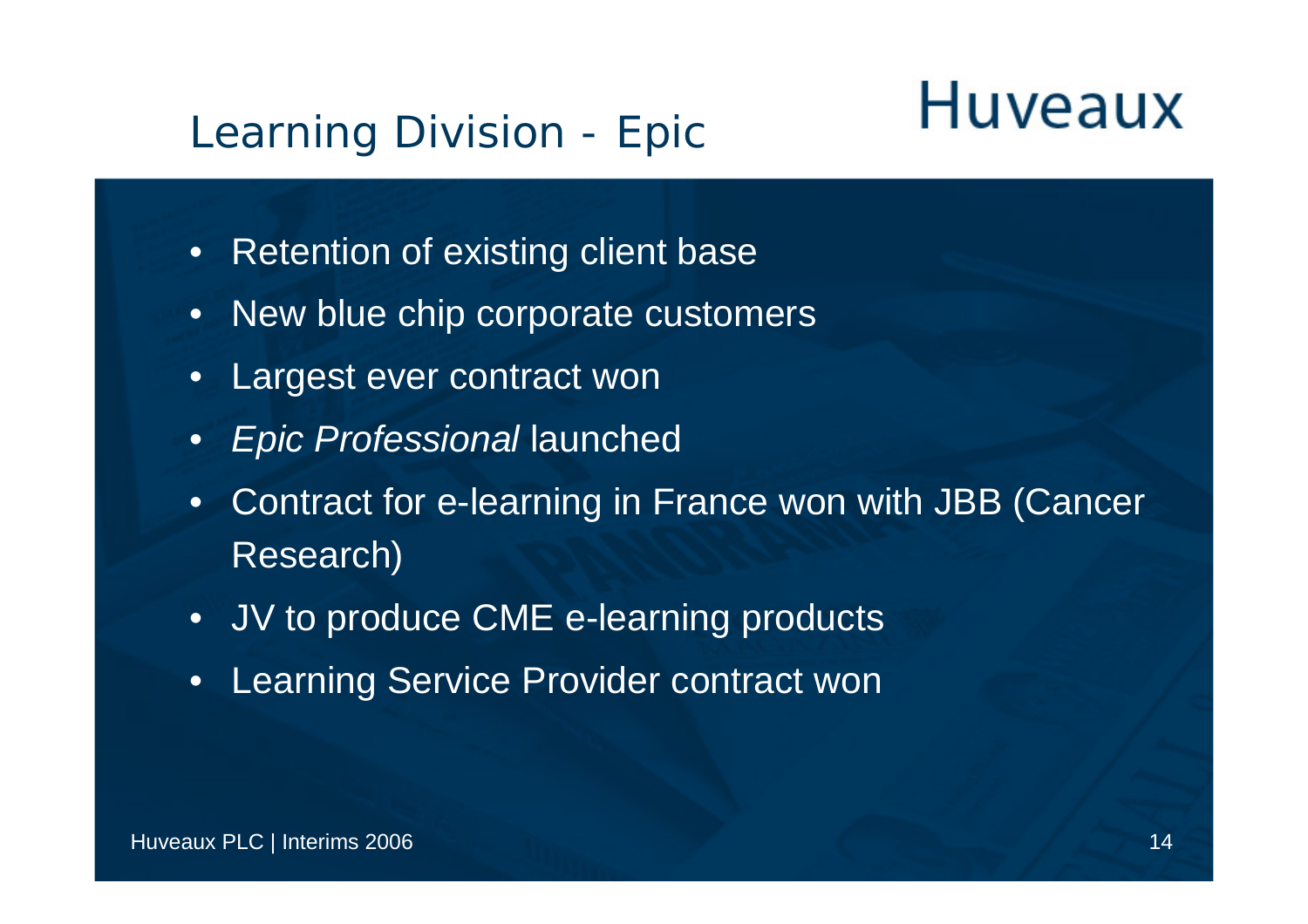#### **Huveaux** Learning Division - Epic



#### Number of competitors

Huveaux PLC | Interims 2006 15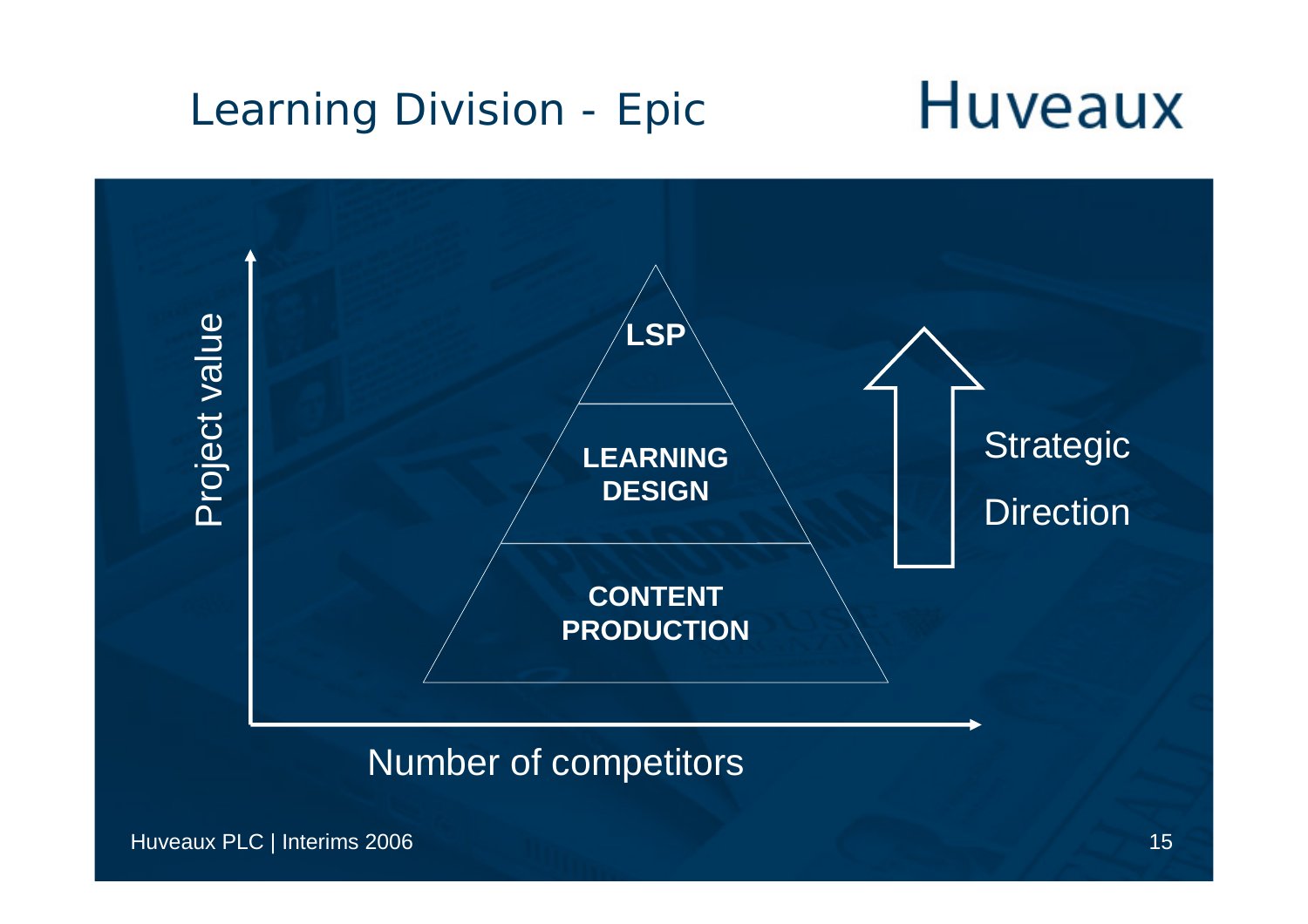#### Learning Division

- Political Knowledge very strong start to the year
- Lonsdale 35 new products launched on new syllabus
- Training video sales replaced by e-learning
- Training Journal and TJ training events showing good growth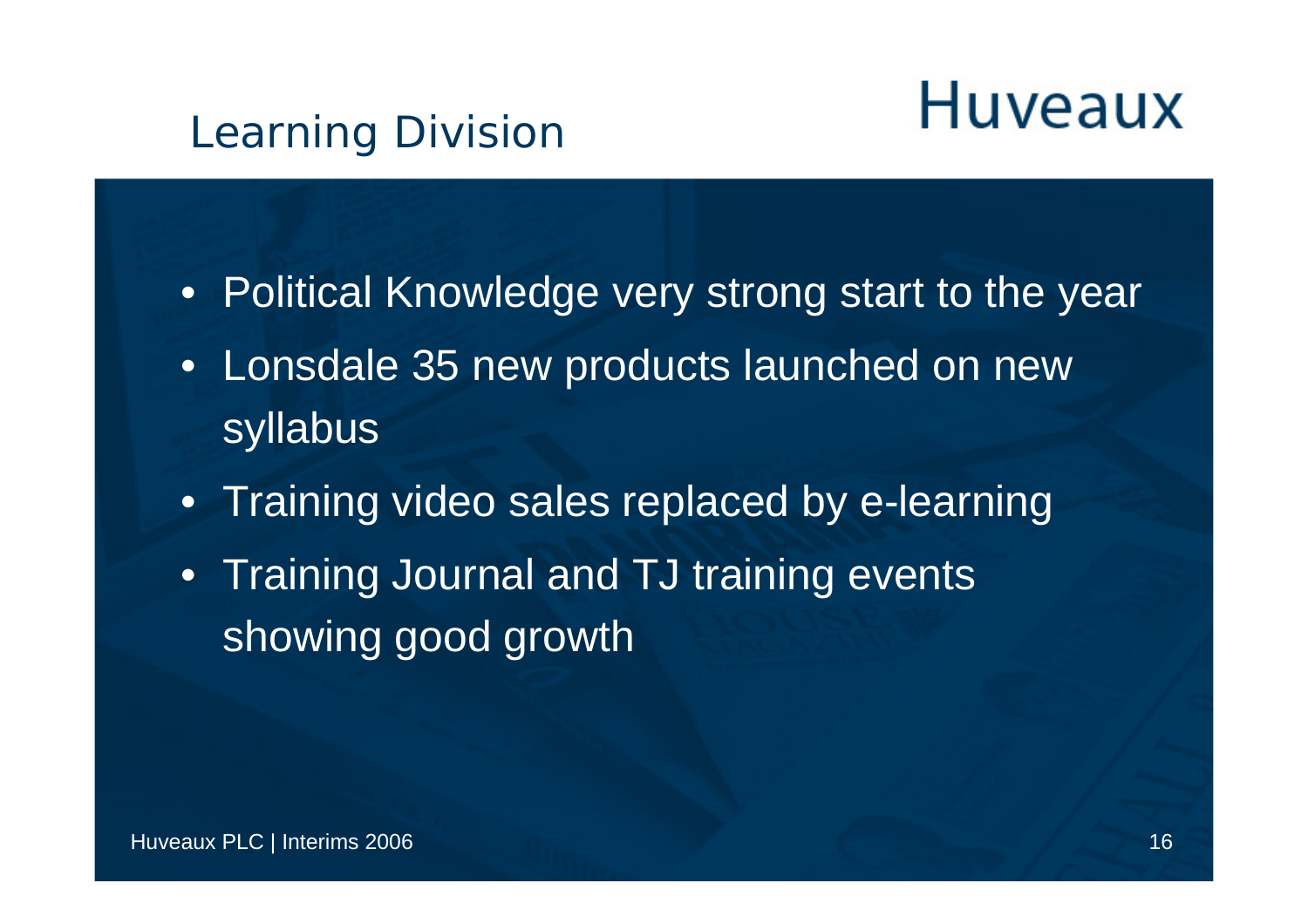#### Learning Division

Outlook for solid growth in 2<sup>nd</sup> half based upon:

- Epic Professional
- Epic new contracts
- Lonsdale 35 new revision guides
- Increased number of political conferences Good across the board growth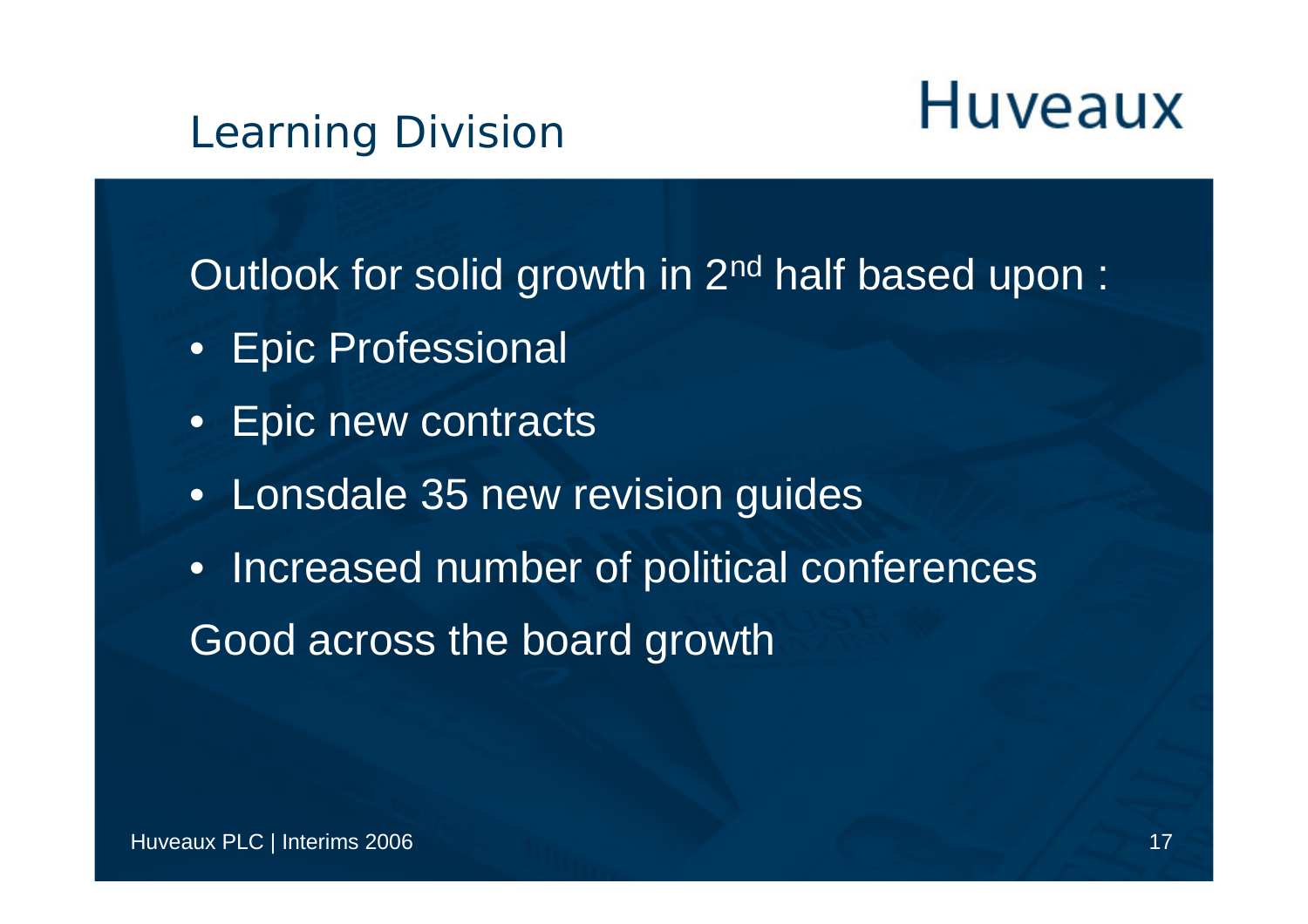#### **HEALTHCARE DIVISION**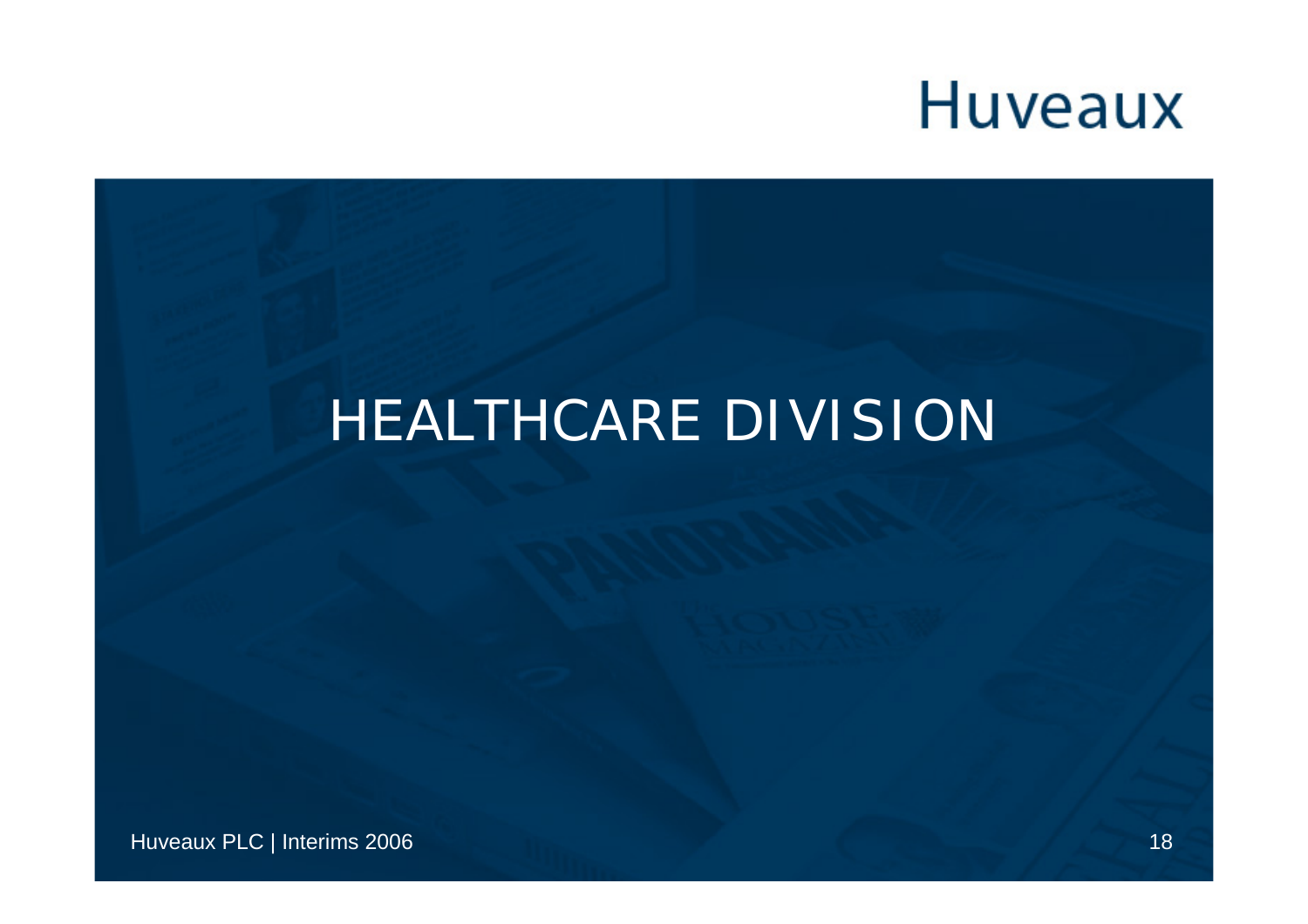#### Healthcare Divisior

| 2006<br>2005<br>8,163<br>757<br>1,058<br>(47) |                             |  |
|-----------------------------------------------|-----------------------------|--|
|                                               | $\overline{\mathsf{E}'000}$ |  |
|                                               | <b>Revenue</b>              |  |
|                                               | <b>EBITDA</b>               |  |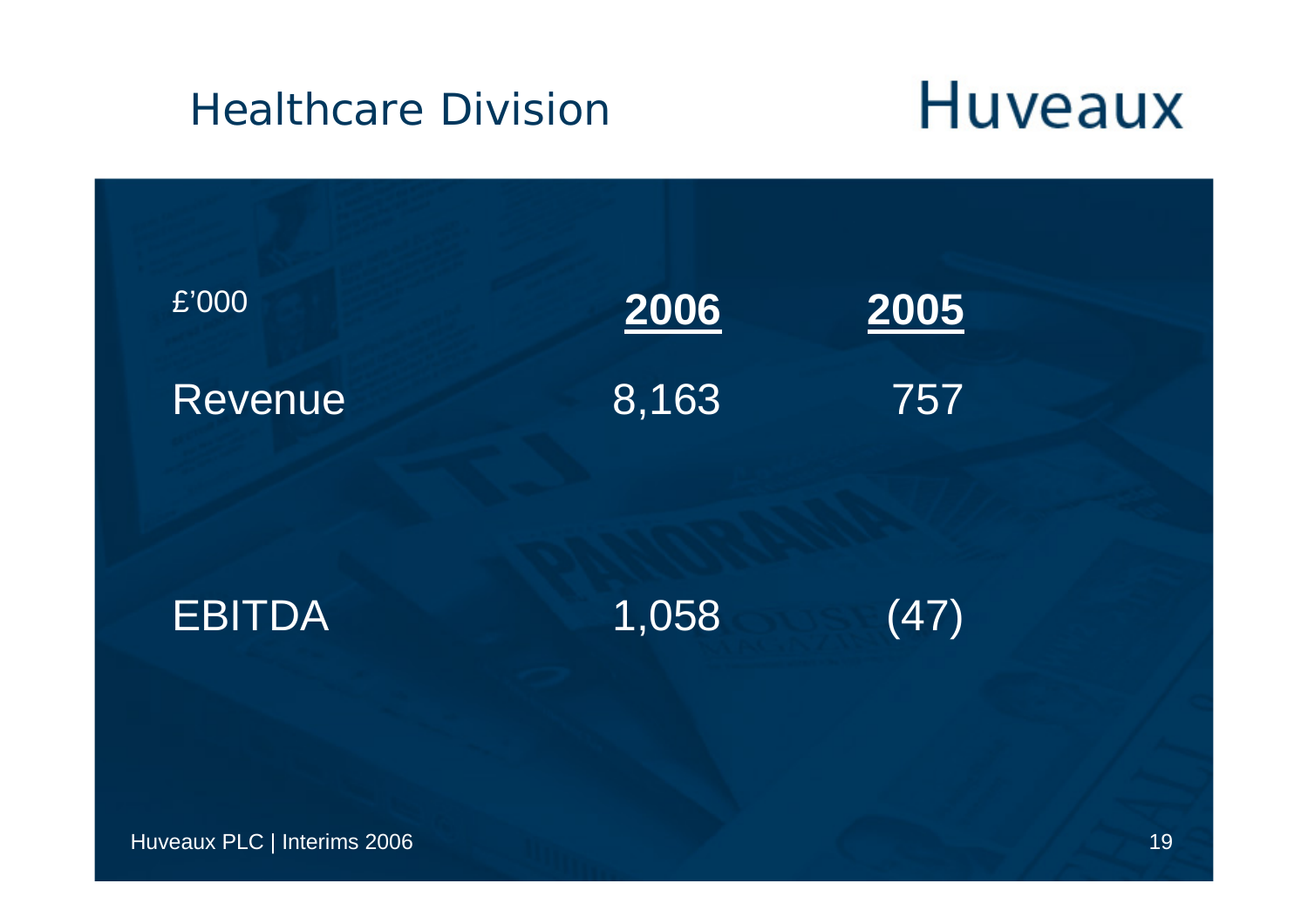#### Healthcare Division

- •Panorama du Medecin relaunched
- $\bullet$ Market share has increased from 14% to 16%
- • Le Concours Medical relaunched as a fortnightly magazine with a new editorial proposition
- $\bullet$ CME legislation officially published 3rd June 2006
- •CME magazines provisionally allocated highest CME points score
- $\bullet$ CME alcoholism product approved by French Health Ministry
- $\bullet$  Alongside Epic won an e-learning contract with French National Institute of Cancer Research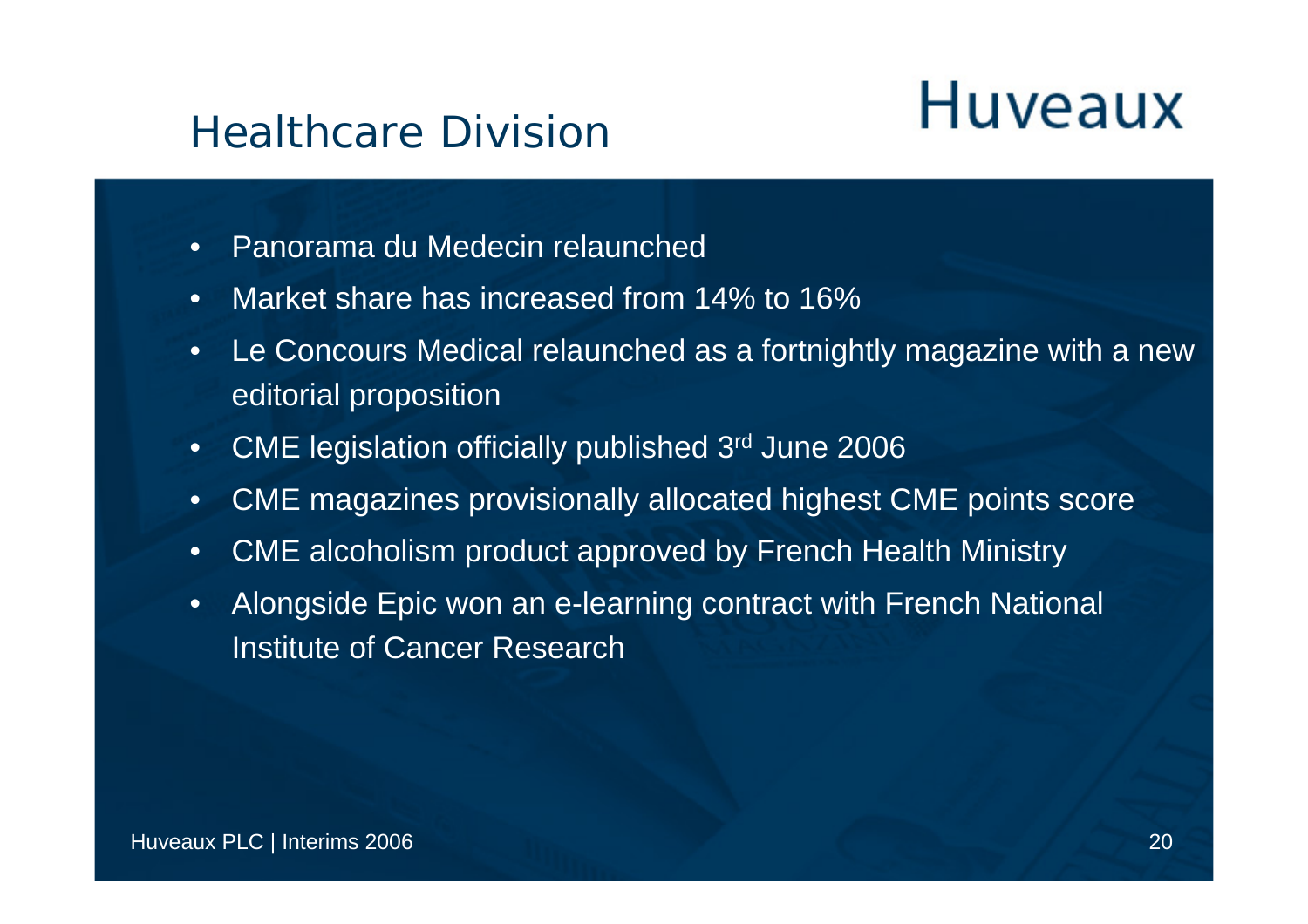#### Healthcare Division

Positive outlook in second half based on:

- Increased market share
- Reduction in costs
- Start of CME revenues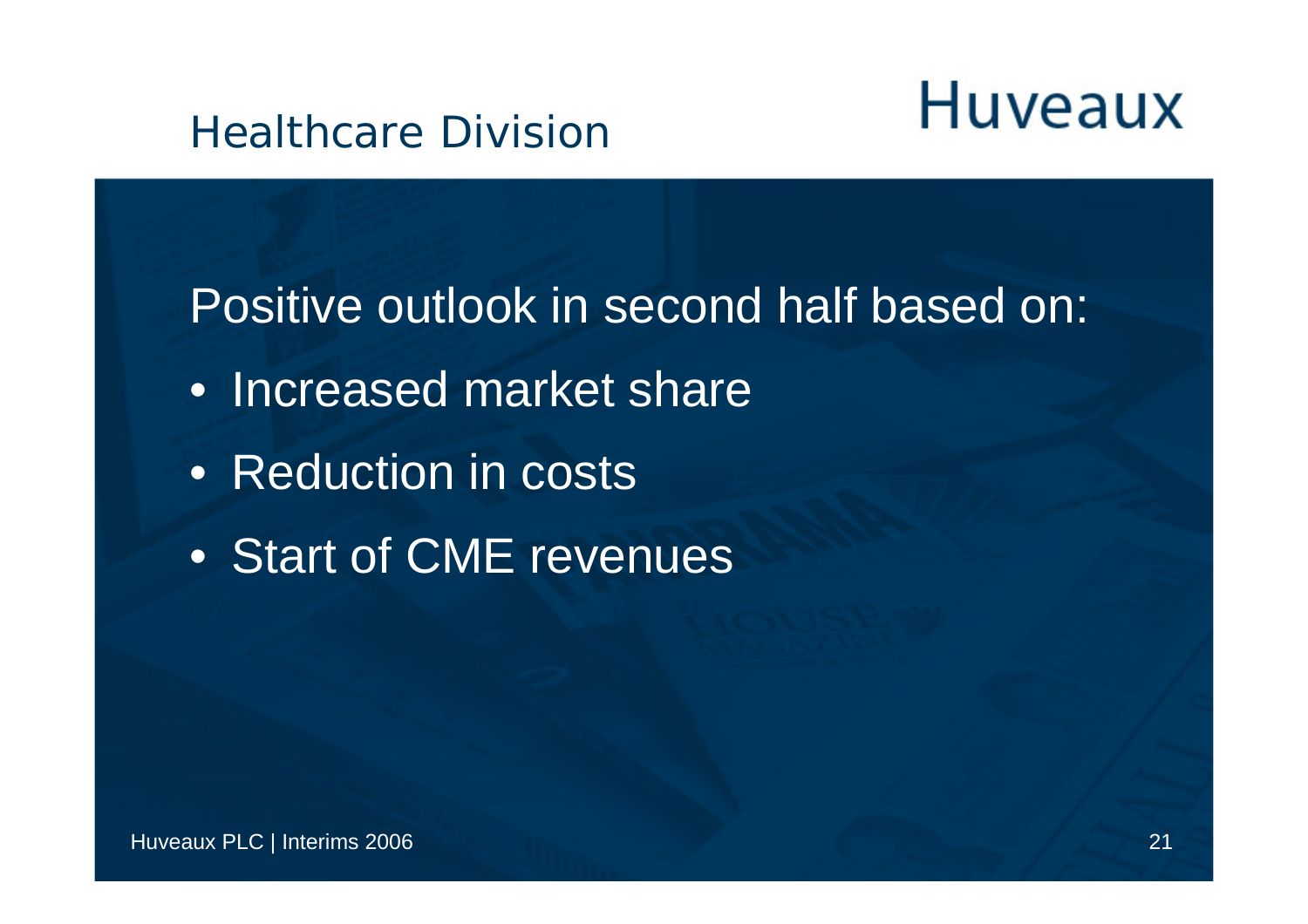#### OUTLOOK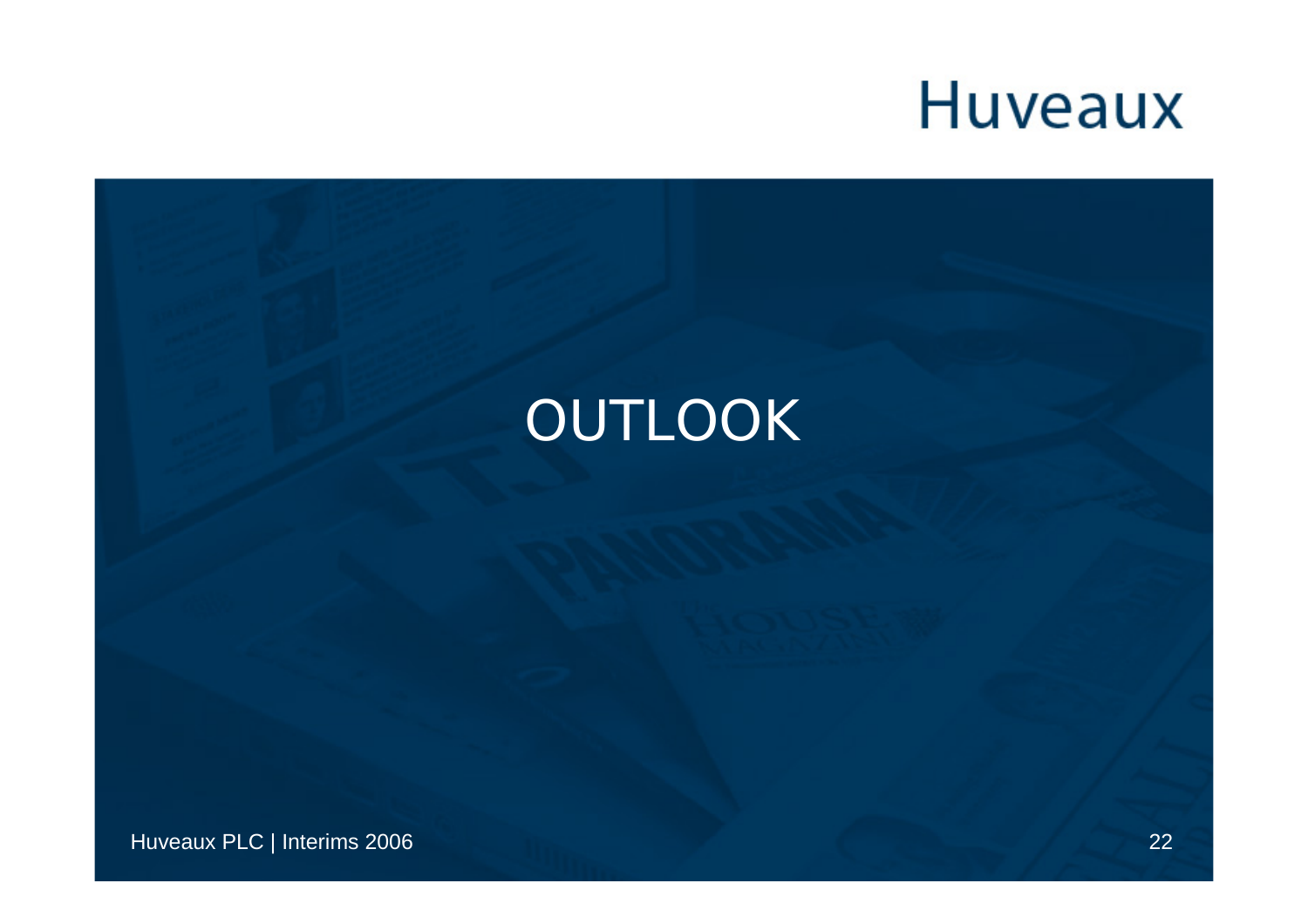#### **Outlook**

• Well positioned for continued strong progress

• Outlook for 2006 remains in line with expectations

• Actively pursuing further acquisitions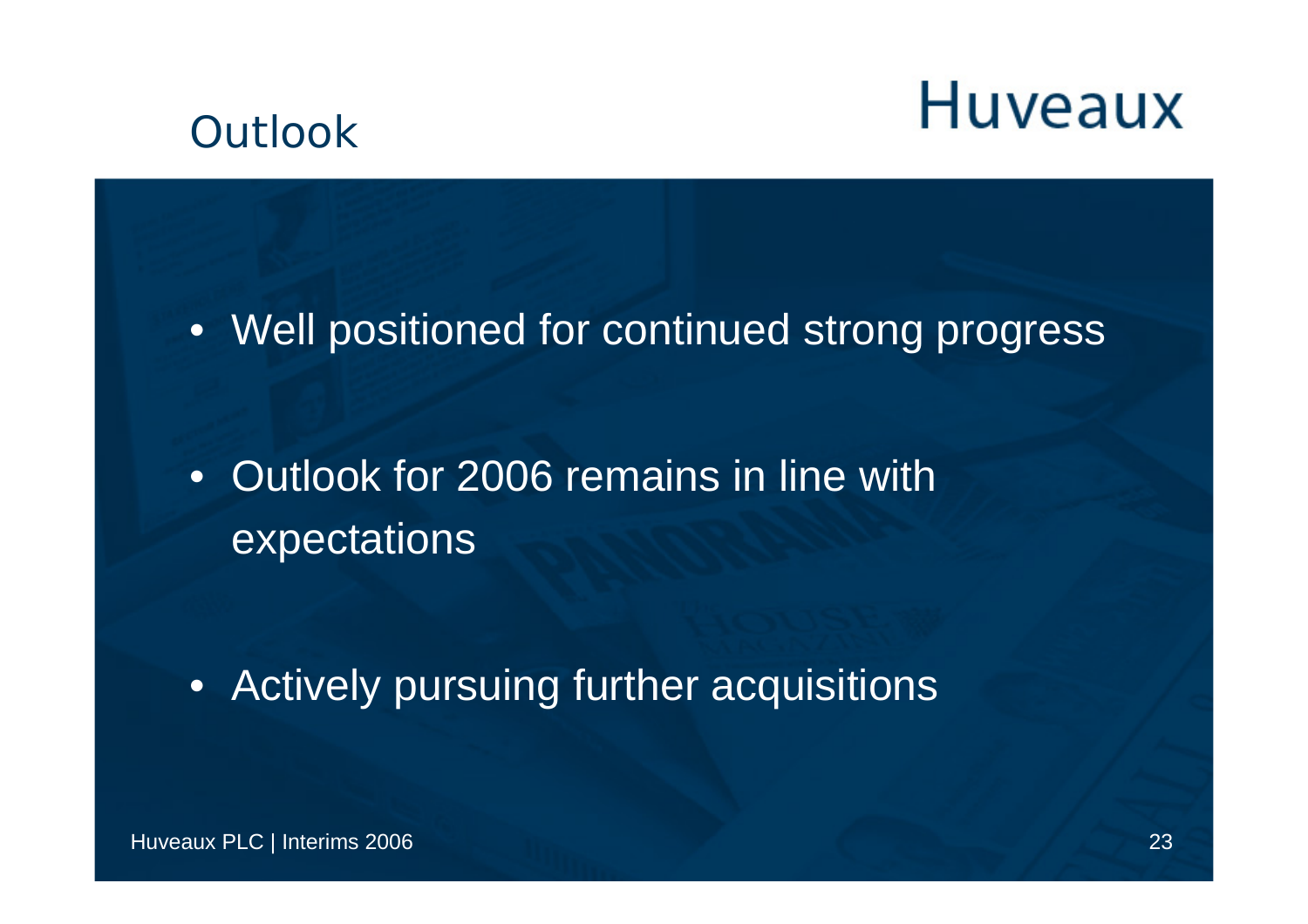#### ACQUISITION OF POLITICAL WIZARD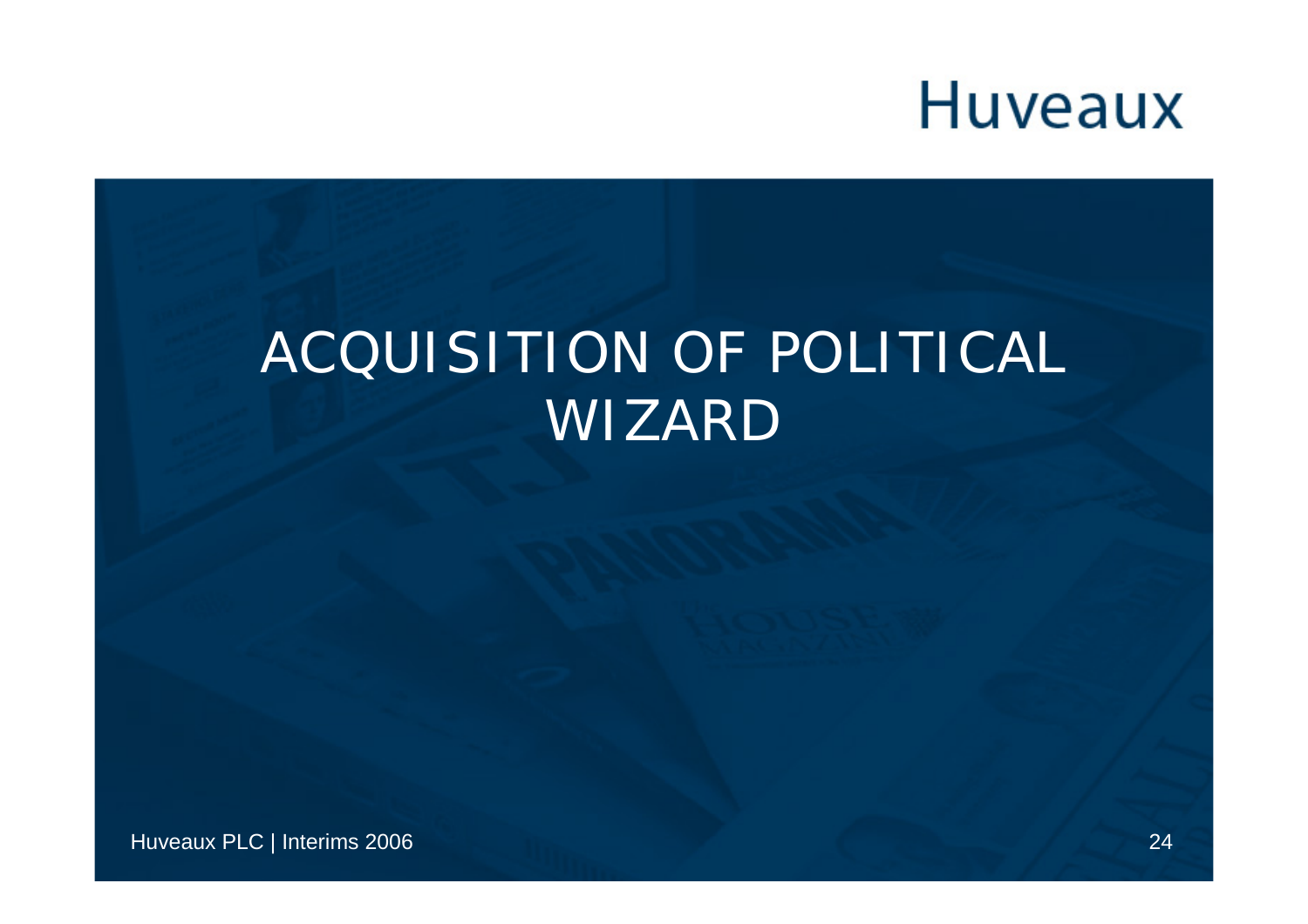#### Political Wizard

- Key strategic step
	- –**Digital**
	- –Fast growing
	- –Subscription income
	- –Full service client offering
	- UK and EU
- Doubles customer base
- Earnings enhancing in first full year of ownership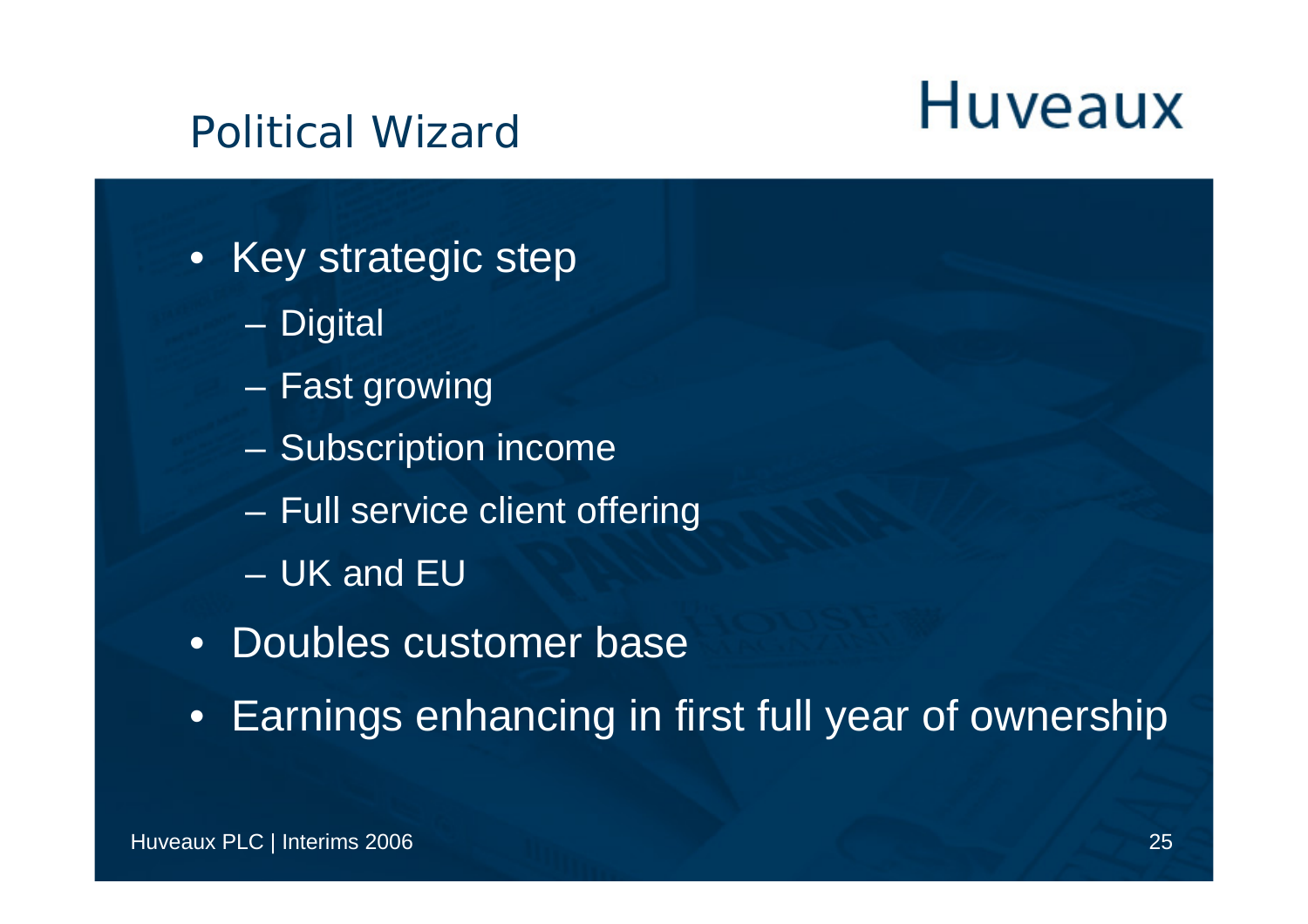#### Political Wizard

Leading online political monitoring business in UK and EU

- Political Wizard
- European Wizard
- Campaign Wizard
- PMS Parliamentary Companion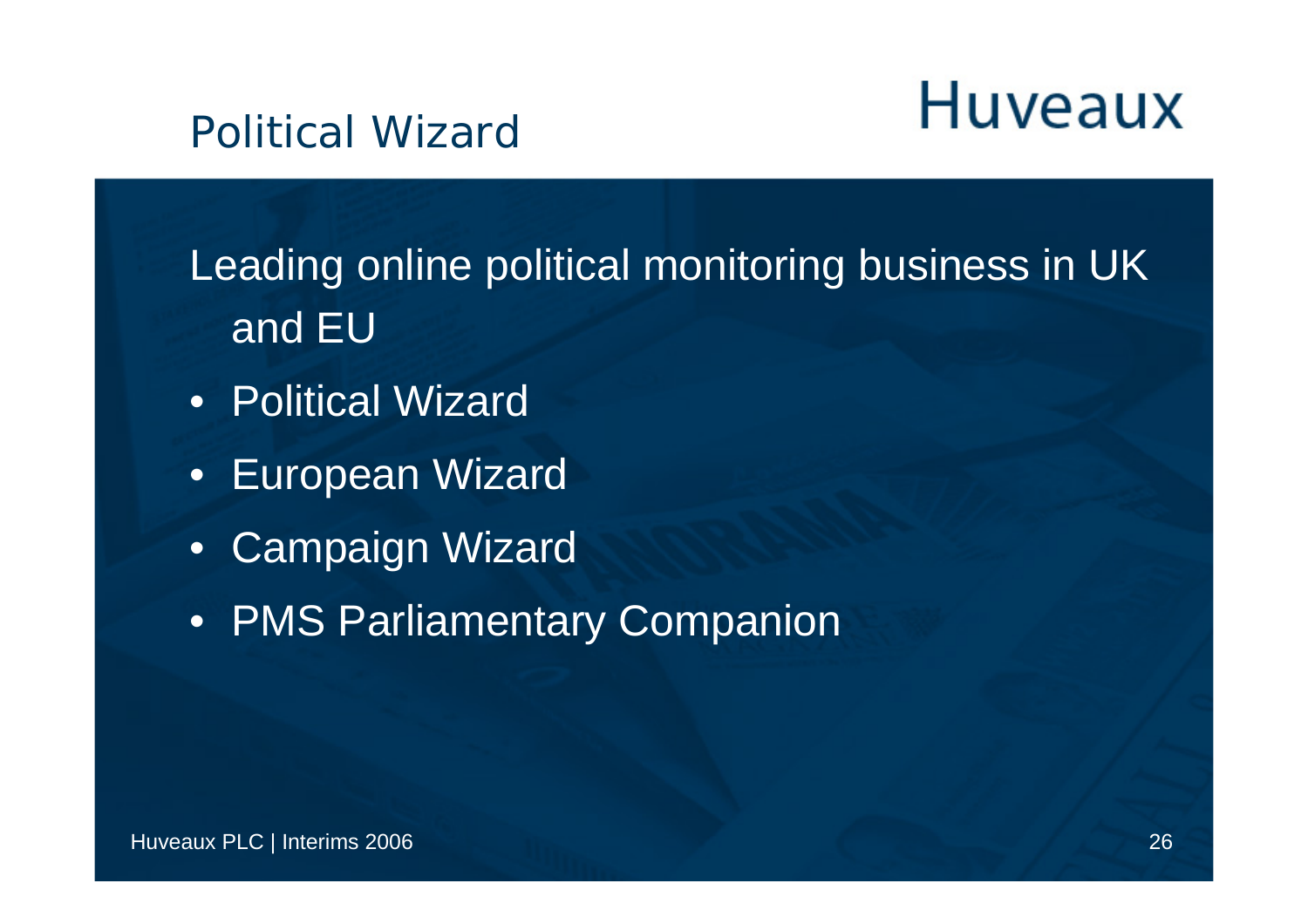#### Transaction structure

- Total cash consideration of £4.88 million
- £0.58m deferred until transfer of technology complete
- Funded by £5.4 million loan from Bank of **Scotland**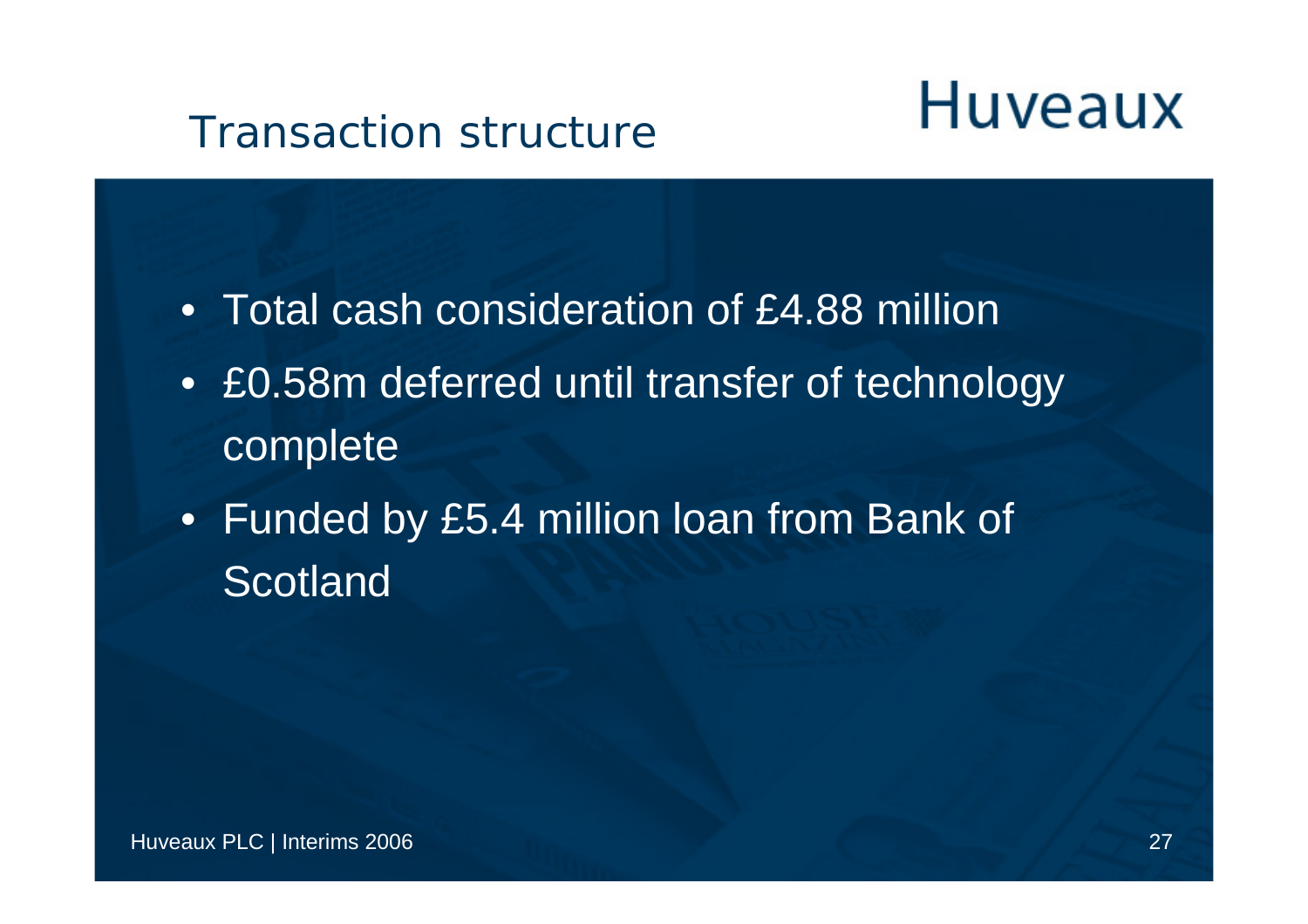#### Proforma Earnings

| E'000                     | £'000 |
|---------------------------|-------|
| <b>Monitoring Revenue</b> | 780   |
| <b>Publications</b>       | 120   |
| <b>Total Revenue</b>      | 900   |
| <b>Expected costs</b>     | 450   |
| <b>Expected EBITDA</b>    | 450   |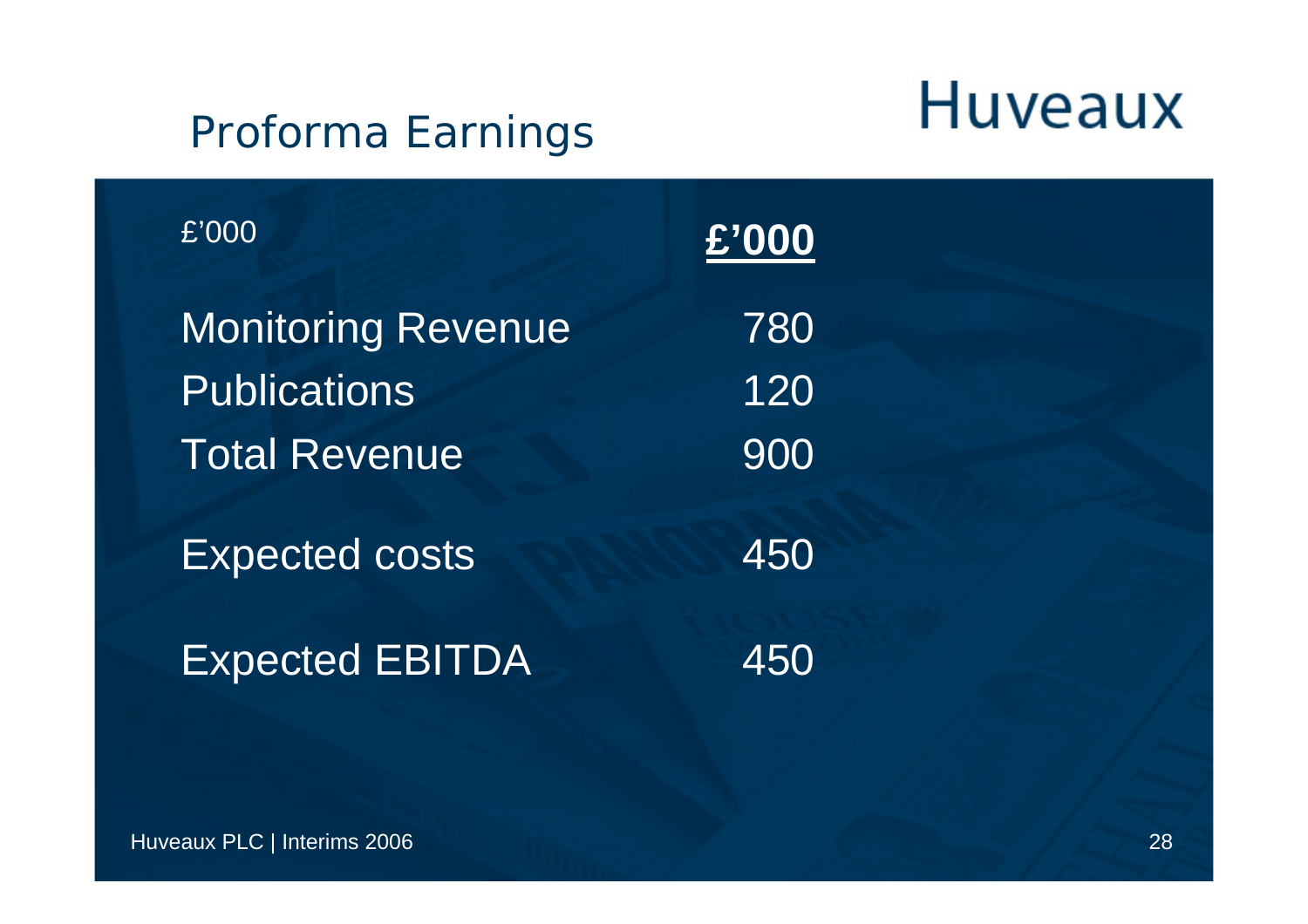#### Historical Earnings

| £'000<br>Revenue        | 2005 | 2004 |
|-------------------------|------|------|
| - Monitoring            | 592  | 406  |
| - Publishing            | 128  | 139  |
| - Other                 | 97   | 48   |
| <b>Total Revenue</b>    | 817  | 593  |
| <b>Operating Profit</b> | 108  | (19) |